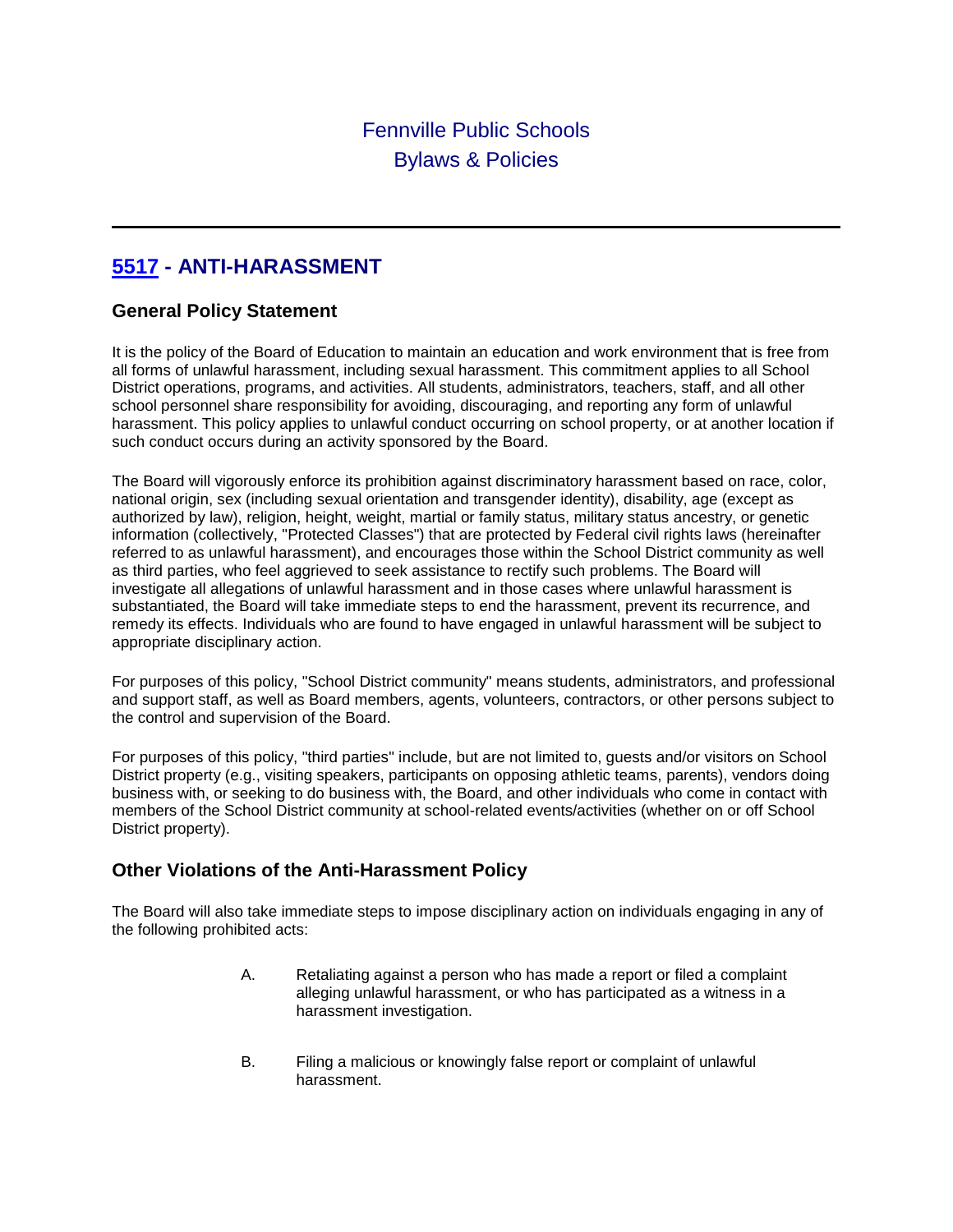C. Disregarding, failing to investigate adequately, or delaying investigation of allegations of unlawful harassment, when responsibility for reporting and/or investigating harassment charges comprises part of one's supervisory duties.

#### **Definitions**

#### **Bullying**

Bullying rises to the level of unlawful harassment when one or more persons systematically and chronically inflict physical hurt or psychological distress on one (1) or more students or employees and the bullying is based upon one (1) or more Protected Classes, that is, characteristics that are protected by Federal civil rights laws. It is defined as any unwanted and repeated written, verbal, or physical behavior, including any threatening, insulting, or dehumanizing gesture, by an adult or student, that is severe or pervasive enough to create an intimidating, hostile, or offensive educational or work environment; cause discomfort or humiliation, or unreasonably interfere with the individual's school or work performance or participation; an may involve:

- A. teasing;
- B. threats;
- C. intimidation;
- D. stalking;
- E. cyberstalking;
- F. cyberbullying;
- G. physical violence;
- H. theft;
- I. sexual, religious, or racial harassment;
- J. public humiliation; or
- K. destruction of property.

#### **Harassment**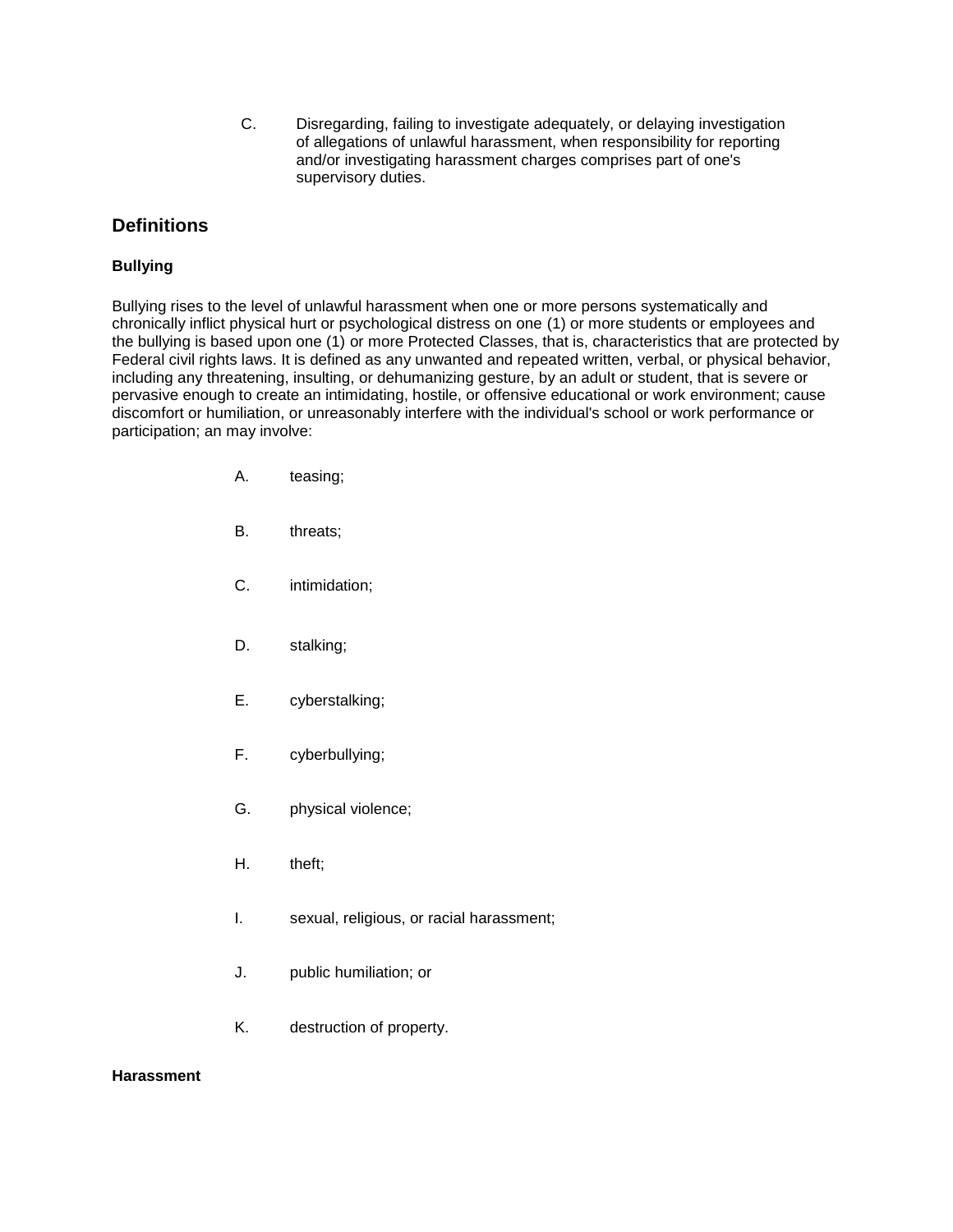Harassment means any threatening, insulting, or dehumanizing gesture, use of technology, or written, verbal or physical conduct directed against a student or school employee that:

- A. places a student or school employee in reasonable fear of harm to his/her person or damage to his/her property;
- B. has the effect of substantially interfering with a student's educational performance, opportunities, or benefits, or an employee's work performance; or
- C. has the effect of substantially disrupting the orderly operation of a school.

#### **Sexual Harassment**

Pursuant to Title VII of the Civil Rights Act of 1964 and Title IX of the Educational Amendments of 1972, "sexual harassment" is defined as:

Unwelcome sexual advances, requests for sexual favors, and other verbal or physical conduct of a sexual nature, when:

- A. Submission to such conduct is made either implicitly or explicitly a term or condition of an individual's employment, or status in a class, educational program, or activity.
- B. Submission or rejection of such conduct by an individual is used as the basis for employment or educational decisions affecting such individual.
- C. Such conduct has the purpose or effect of interfering with the individual's work or educational performance; of creating an intimidating, hostile, or offensive working, and/or learning environment; or of interfering with one's ability to participate in or benefit from a class or an educational program or activity.

Sexual harassment may involve the behavior of a person of either gender against a person of the same or opposite gender.

Prohibited acts that constitute sexual harassment may take a variety of forms. Examples of the kinds of conduct that may constitute sexual harassment include, but are not limited to:

- A. Unwelcome sexual propositions, invitations, solicitations, and flirtations.
- B. Unwanted physical and/or sexual contact.
- C. Threats or insinuations that a person's employment, wages, academic grade, promotion, classroom work or assignments, academic status,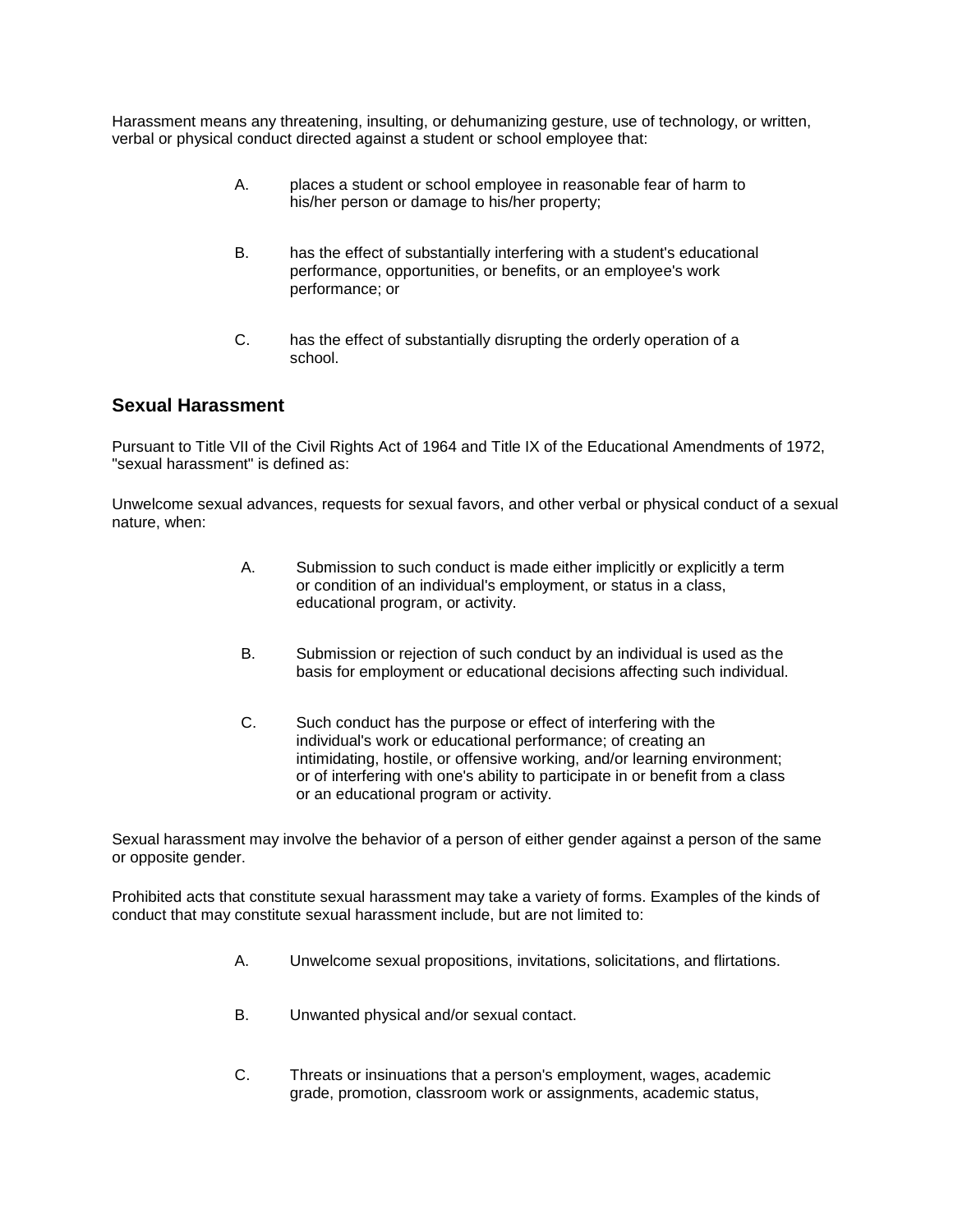participation in athletics or extra-curricular programs or events, or other conditions of employment or education may be adversely affected by not submitting to sexual advances.

- D. Unwelcome verbal expressions of a sexual nature, including graphic sexual commentaries about a person's body, dress, appearance, or sexual activities; the unwelcome use of sexually degrading language, jokes, or innuendoes; unwelcome suggestive or insulting sounds or whistles; obscene telephone calls.
- E. Sexually suggestive objects, pictures, videotapes, audio recordings or literature, placed in the work or educational environment, which may embarrass or offend individuals.
- F. Unwelcome and inappropriate touching, patting, or pinching; obscene gestures.
- G. A pattern of conduct, which can be subtle in nature, that has sexual overtones and is intended to create or has the effect of creating discomfort and/or humiliation to another.
- H. Remarks speculating about a person's sexual activities or sexual history, or remarks about one's own sexual activities or sexual history.
- I. Inappropriate boundary invasions by a District employee or other adult member of the School District community into a student's personal space and personal life.
- J. Verbal, nonverbal, or physical aggression, intimidation, or hostility based on sex or sex-stereotyping that does not involve conduct of a sexual nature.

Not all behavior with sexual connotations constitutes unlawful sexual harassment. Sex-based or genderbased conduct must be sufficiently severe, pervasive, and persistent such that it adversely affects, limits, or denies an individual's employment or education, or such that it creates a hostile or abusive employment or educational environment, or such that it is intended to, or has the effect of, denying or limiting a student's ability to participate in or benefit from the educational program or activities.

**NOTE: Sexual conduct/relationships with students by District employees or any other adult member of the School District community is prohibited, and any teacher, administrator, coach, or other school authority who engages in sexual conduct with a student may also be guilty of the criminal charge of "sexual battery". The issue of consent is irrelevant in regard to such criminal charge and/or with respect to the application of this policy to District employees or other adult members of the School District community.**

**Race/Color Harassment**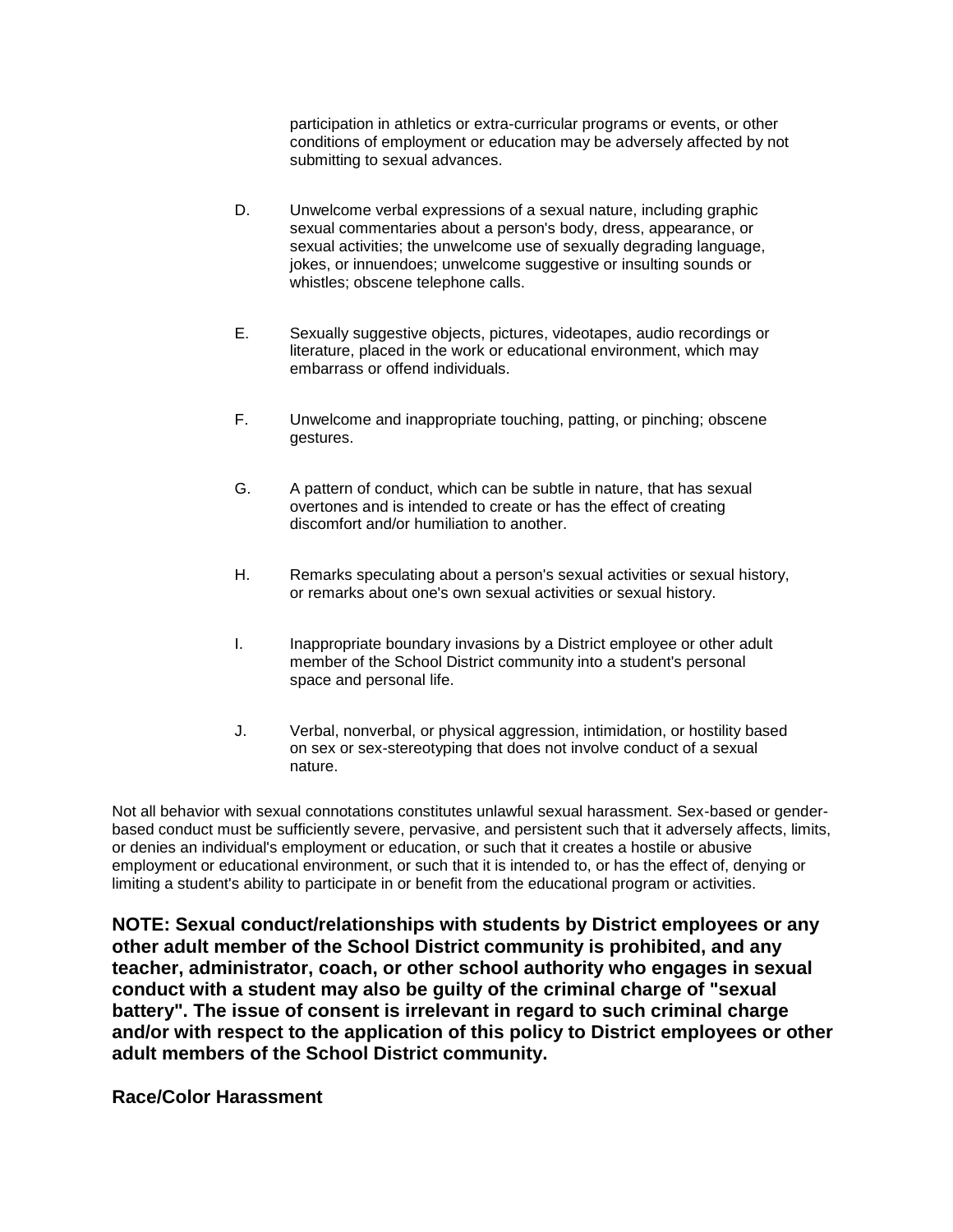Prohibited racial harassment occurs when unwelcome physical, verbal, or nonverbal conduct is based upon an individual's race or color and when the conduct has the purpose or effect of interfering with the individual's work or educational performance; of creating an intimidating, hostile, or offensive working, and/or learning environment; or of interfering with one's ability to participate in or benefit from a class or an educational program or activity. Such harassment may occur where conduct is directed at the characteristics of a person's race or color, such as racial slurs, nicknames implying stereotypes, epithets, and/or negative references relative to racial customs.

### **Religious (Creed) Harassment**

Prohibited religious harassment occurs when unwelcome physical, verbal, or nonverbal conduct is based upon an individual's religion or creed and when the conduct has the purpose or effect of interfering with the individual's work or educational performance; of creating an intimidating, hostile, or offensive working and/or learning environment; or of interfering with one's ability to participate in or benefit from a class or an educational program or activity. Such harassment may occur where conduct is directed at the characteristics of a person's religious tradition, clothing, or surnames, and/or involves religious slurs.

### **National Origin/Ancestry Harassment**

Prohibited national origin/ancestry harassment occurs when unwelcome physical, verbal, or nonverbal conduct is based upon an individual's national origin or ancestry and when the conduct has the purpose or effect of interfering with the individual's work or educational performance; of creating an intimidating, hostile, or offensive working and/or learning environment; or of interfering with one's ability to participate in or benefit from a class or an educational program or activity. Such harassment may occur where conduct is directed at the characteristics of a person's national origin or ancestry, such as negative comments regarding customs, manner of speaking, language, surnames, or ethnic slurs.

### **Disability Harassment**

Prohibited disability harassment occurs when unwelcome physical, verbal, or nonverbal conduct is based upon an individual's disability and when the conduct has the purpose or effect of interfering with the individual's work or educational performance; of creating an intimidating, hostile, or offensive working and/or learning environment; or of interfering with one's ability to participate in or benefit from a class or an educational program or activity. Such harassment may occur where conduct is directed at the characteristics of a person's disabling condition, such as negative comments about speech patterns, movement, physical impairments or defects/appearances, or the like. Such harassment may further occur where conduct is directed at or pertains to a person's genetic information.

## **Reports and Complaints of Harassing Conduct**

Students and other members of the School District community and third parties are encouraged to promptly report incidents of harassing conduct to a teacher, administrator, supervisor or other District official so that the Board may address the conduct before it becomes severe, pervasive, or persistent. Any teacher, administrator, supervisor, or other District employee or official who receives such a complaint shall file it with the District's Anti-Harassment Compliance Officer at his/her first convenience.

Members of the School District community, which includes students, or third parties who believe they have been unlawfully harassed are entitled to utilize the Board's complaint process that is set forth below. Initiating a complaint, whether formally or informally, will not adversely affect the complaining individual's employment or participation in educational or extra-curricular programs. While there are no time limits for initiating complaints of harassment under this policy, individuals should make every effort to file a complaint as soon as possible after the conduct occurs while the facts are known and potential witnesses are available.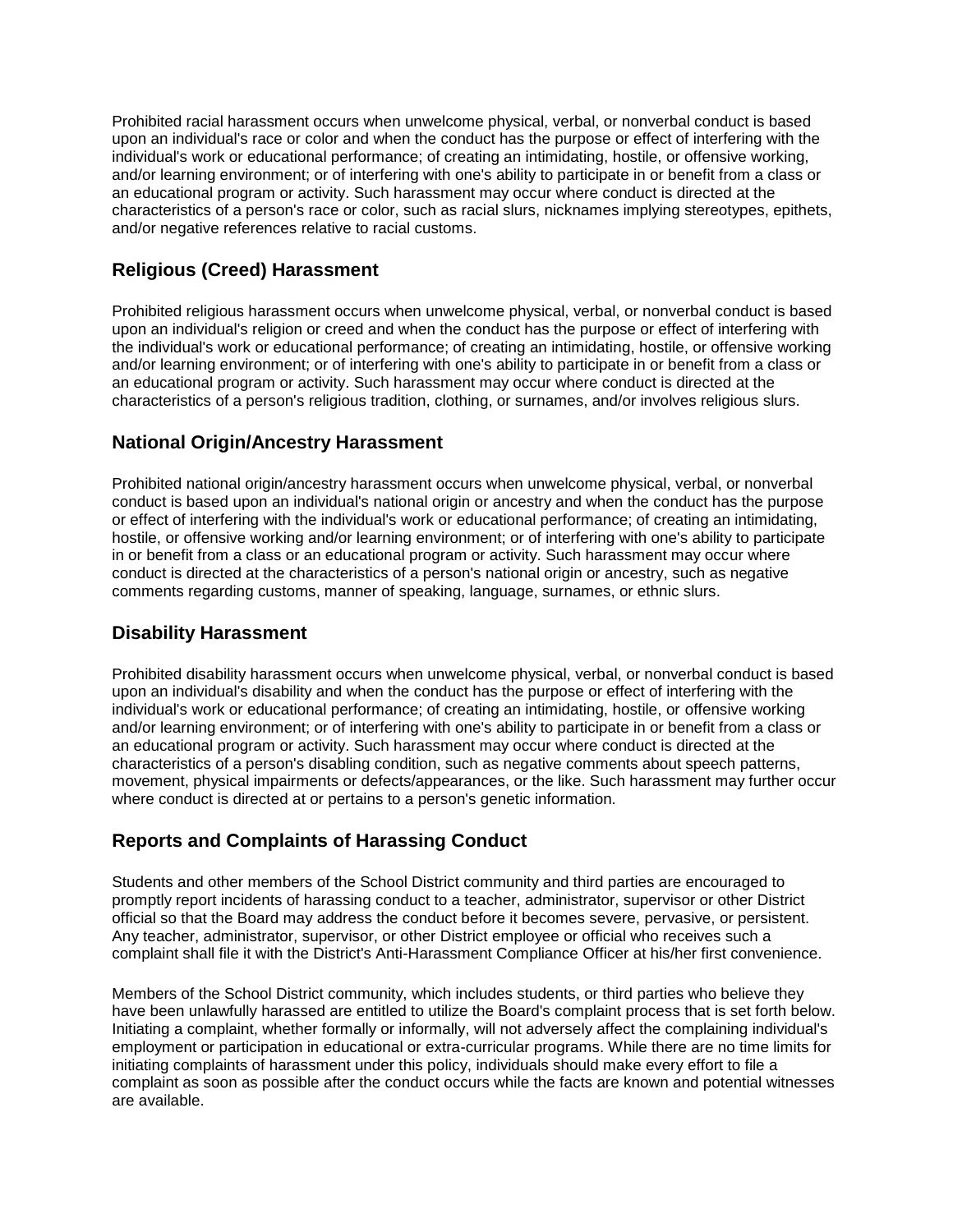If, during an investigation of alleged bullying, aggressive behavior and/or harassment in accordance with Policy 5517.01 – Bullying and Other Forms of Aggressive Behavior, the Principal believes that the reported misconduct may have created a hostile learning environment and may have constituted unlawful discriminatory harassment based on a Protected Class, the Principal shall report the act of bullying, aggressive behavior and/or harassment to one of the Anti-Harassment Compliance Officers who shall investigate the allegation in accordance with this policy. While the Compliance Officer investigates the allegation, the Principal shall suspend his/her Policy 5517.01 investigation to await the Compliance Officer's written report. The Compliance Officer shall keep the Principal informed of the status of the Policy **[5517](http://www.neola.com/fennville-mi/search/policies/po5517.htm)** investigation and provide him/her with a copy of the resulting written report.

#### **Anti-Harassment Compliance Officers**

The Board designates the following individuals to serve as "Anti-Harassment Compliance Officers" for the District. They are hereinafter referred to as the "Compliance Officers".

| Director of Instructional Services | Superintendent      |
|------------------------------------|---------------------|
| (269) 561-7331                     | $(269)$ 561-7331    |
| 5 Memorial Drive                   | 5 Memorial Drive    |
| Fennville, MI 49408                | Fennville, MI 49408 |

The names, titles, and contact information of these individuals will be published annually in the parent and staff handbooks.

The Compliance Officers will be available during regular school/work hours to discuss concerns related to unlawful harassment, to assist students, other members of the District community, and third parties who seek support or advice when informing another individual about "unwelcome" conduct, or to intercede informally on behalf of the student, other member of the School District community or third party in those instances where concerns have not resulted in the filing of a formal complaint and where all parties are in agreement to participate in an informal process.

Compliance Officers shall accept complaints of unlawful harassment directly from any member of the School District community or a visitor to the District, or receive complaints that are initially filed within a school building administrator. Upon receipt of a complaint either directly or through a school building administrator, a Compliance Officer will begin either an informal or formal process (depending on the request of the person alleging the harassment or the nature of the alleged harassment), or the Compliance Officer will designate a specific individual to conduct such a process. In the case of a formal complaint, the Compliance Officer will prepare recommendations for the Superintendent or will oversee the preparation of such recommendations by a designee. All members of the School District community must report incidents of harassment that are reported to them to the Compliance Officer within two (2) business days of learning of the incident.

Any Board employee who directly observes unlawful harassment of a student is obligated, in accordance with this policy, to report such observations to one of the Compliance Officers within two (2) business days. Additionally, any Board employee who observes an act of unlawful harassment is expected to intervene to stop the harassment, unless circumstances make such an intervention dangerous, in which case the staff member should immediately notify other Board employees and/or local law enforcement officials, as necessary, to stop the harassment. Thereafter, the Compliance Officer or designee must contact the student, if age eighteen (18) or older, or the student's parents if under the age eighteen (18), within two (2) school days to advise s/he/them of the Board's intent to investigate the alleged misconduct, including the obligation of the Compliance Officer or designee to conduct an investigation following all the procedures outlined for a formal complaint.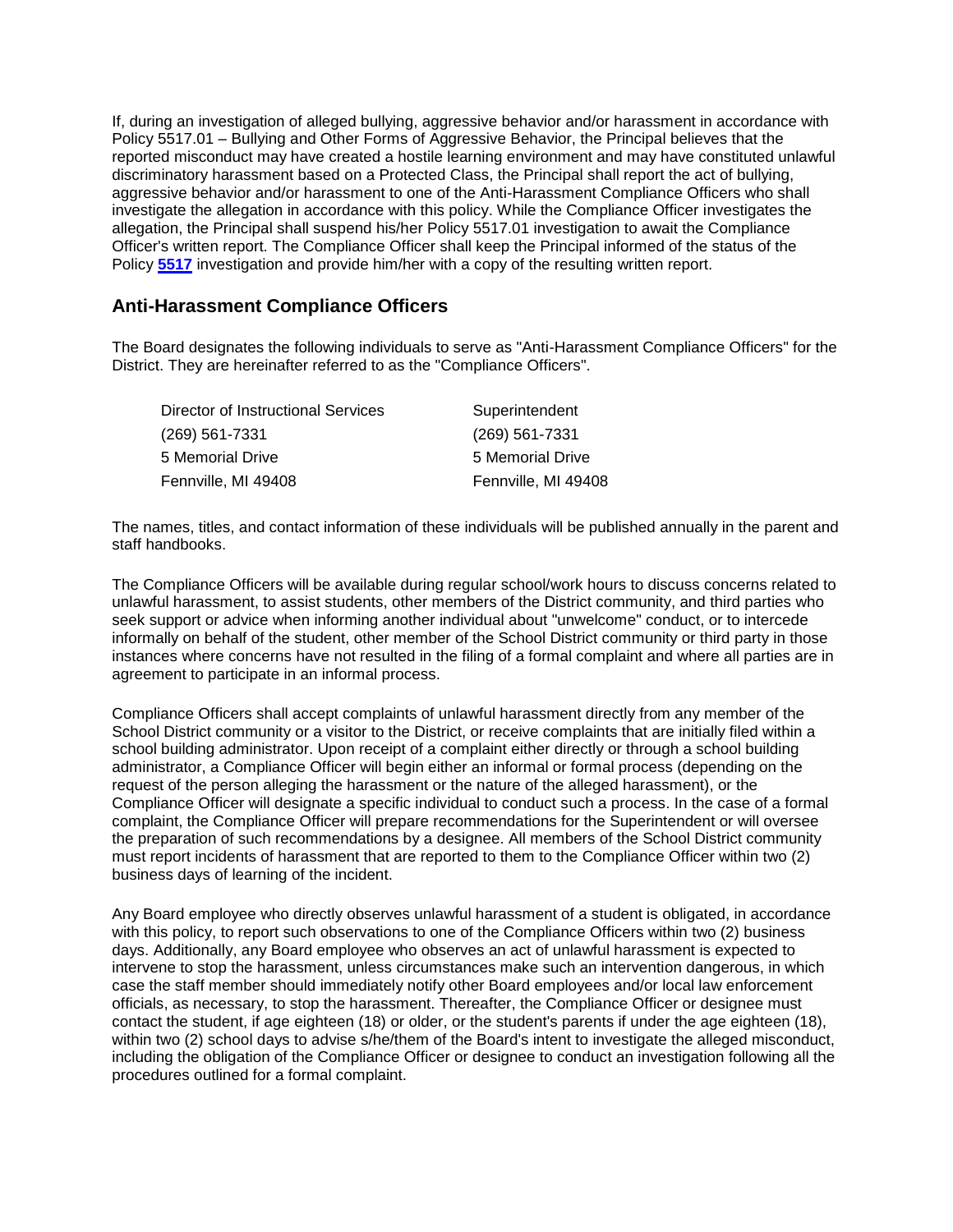#### **Investigation and Complaint Procedure**

Any student who believes that s/he has been subjected to unlawful harassment may seek resolution of his/her complaint through either the informal or formal procedures as described below. Further, a process for investigating claims of harassment or retaliation and a process for rendering a decision regarding whether the claim of legally prohibited harassment or retaliation was substantiated are set forth below.

Due to the sensitivity surrounding complaints of unlawful harassment or retaliation, time lines are flexible for initiating the complaint process; however, individuals should make every effort to file a complaint within thirty (30) calendar days after the conduct occurs while the facts are known and potential witnesses are available. Once the formal complaint process is begun, the investigation will be completed in a timely manner (ordinarily, within fifteen (15) business days of the complaint being received).

The informal and formal procedures set forth below are not intended to interfere with the rights of a student to pursue a complaint of unlawful harassment or retaliation with the United States Department of Education Office for Civil Rights.

#### **Informal Complaint Procedure**

The goal of the informal complaint procedure is to stop inappropriate behavior and to investigate and facilitate resolution through an informal means, if possible. The informal complaint procedure is provided as a less formal option for a student who believes s/he has been unlawfully harassed or retaliated against. This informal procedure is not required as a precursor to the filing of a formal complaint.

Students who believe that they have been unlawfully harassed may initiate their complaint through this informal complaint process, but are not required to do so. The informal process is only available in those circumstances where the parties (alleged target of harassment and alleged harasser(s)) agree to participate in the informal process.

Students who believe that they have been unlawfully harassed or retaliated may proceed immediately to the formal complaint process and individuals who seek resolution through the informal procedure may request that the informal process be terminated at any time to move to the formal complaint process.

However, all complaints of harassment involving a District employee or any other adult member of the School District community against a student will be formally investigated. Similarly, any allegations of sexual violence will be formally investigated.

As an initial course of action, if a student feels that s/he is being unlawfully harassed and s/he is able and feels safe doing so, the individual should tell or otherwise inform the harasser that the conduct is unwelcome and must stop. Such direct communication should not be utilized in circumstances involving sexual violence. The complaining individual should address the allegedly harassing conduct as soon after it occurs as possible. The Compliance Officers are available to support and counsel individuals when taking this initial step or to intervene on behalf of the individual if requested to do so. An individual who is uncomfortable or unwilling to inform the harasser of his/her complaint is not prohibited from otherwise filing an informal or a formal complaint. In addition, with regard to certain types of unlawful harassment, such as sexual harassment, the Compliance Officer may advise against the use of the informal complaint process.

A student who believes s/he has been unlawfully harassed may make an informal complaint, either orally or in writing: (1) to a teacher, other employee, or building administrator in the school the student attends; (3) to the Superintendent or other District-level employee; and/or (3) directly to one of the Compliance Officers.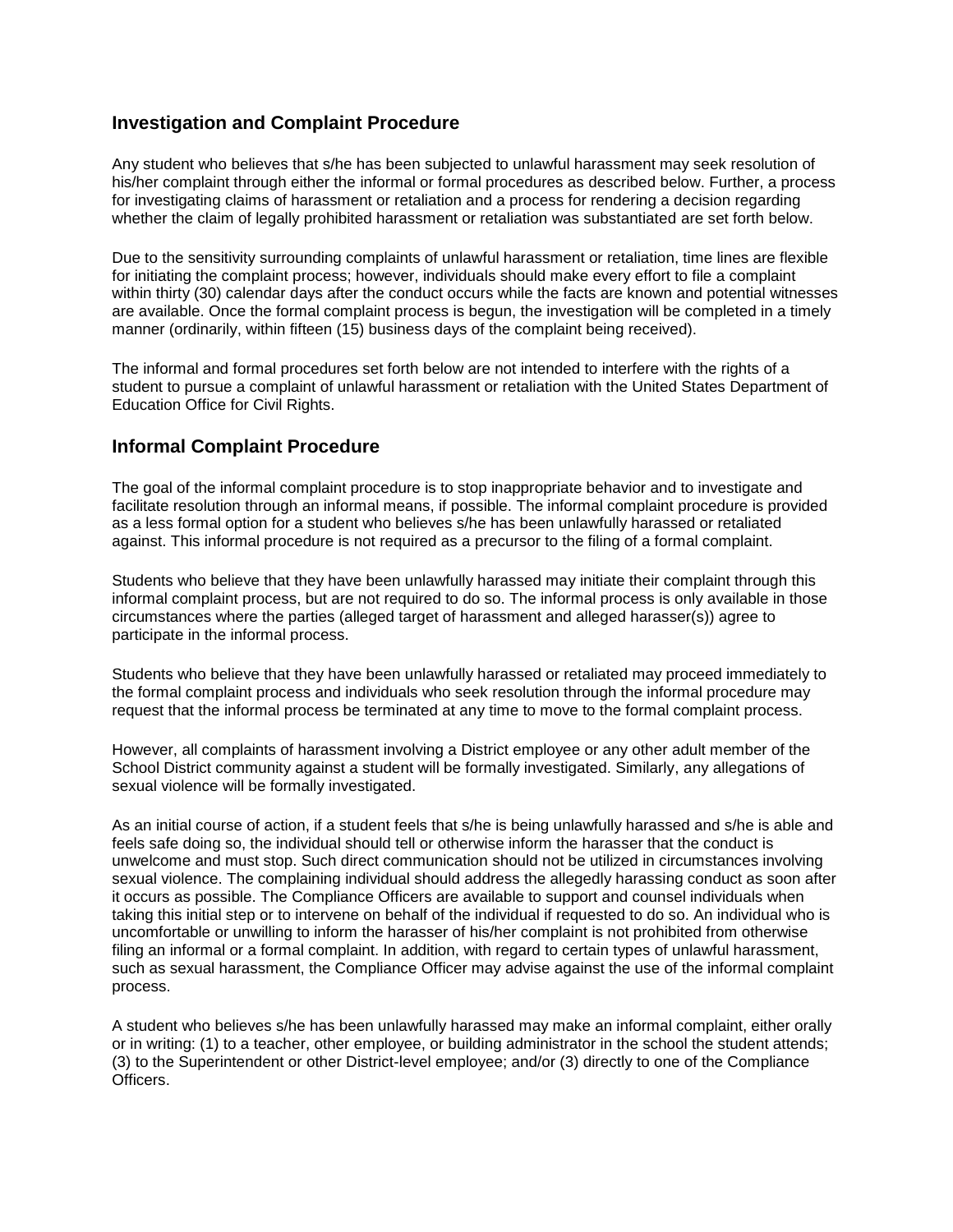All informal complaints must be reported to one of the Compliance Officers who will either facilitate an informal resolution as described below on his/her own, or appoint another individual to facilitate an informal resolution.

The School District's informal complaint procedure is designed to provide students who believe they are being unlawfully harassed with a range of options designed to bring about a resolution of their concerns. Depending upon the nature of the complaint and the wishes of the student claiming unlawful harassment, informal resolution may involve, but not be limited to, one or more of the following:

- A. Advising the student about how to communicate the unwelcome nature of the behavior to the alleged harasser.
- B. Distributing a copy of the anti-harassment policy as a reminder to the individuals in the school building or office where the individual whose behavior is being questioned works or attends.
- C. If both parties agree, the Compliance Officer may arrange and facilitate a meeting between the student claiming harassment and the individual accused of harassment to work out a mutual resolution. Such a meeting is not appropriate in circumstances involving sexual violence.

While there are no set time limits within which an informal complaint must be resolved, the Compliance Officer or designee will exercise his/her authority to attempt to resolve all informal complaints within fifteen (15) business days of receiving the informal complaint. Parties who are dissatisfied with the results of the informal complaint process may proceed to file a formal complaint. And, as stated above, parties may request that the informal process be terminated at any time to move to the formal complaint process.

All materials generated as part of the informal complaint process will be retained by the Compliance Officers in accordance with the School Board's records retention policy and/or Student records policy. (See Policy **[8310](http://www.neola.com/fennville-mi/search/policies/po8310.htm)** and Policy **[8330](http://www.neola.com/fennville-mi/search/policies/po8330.htm)**)

## **Formal Complaint Procedure**

If a complaint is not resolved through the informal complaint process, if one of the parties has requested that the informal complaint process be terminated to move to the formal complaint process, or if the student elects to file a formal complaint initially, the formal complaint process shall be implemented.

A student who believes s/he has been subjected to offensive conduct/harassment/retaliation hereinafter referred to as the "Complainant", may file a formal complaint, either orally or in writing, with a teacher, principal, or other District employee at the student's school, the Compliance Officer, Superintendent, or another District employee who works at another school or at the district level. Due to the sensitivity surrounding complaints of unlawful harassment and retaliation, timelines are flexible for initiating the complaint process; however, individuals should make every effort to file a complaint within thirty (30) calendar days after the conduct occurs while the facts are known and potential witnesses are available. If a Complainant informs a teacher, principal, or other District employee at the student's school, Superintendent, or other District employee, either orally or in writing, about any complaint of harassment or retaliation, that employee must report such information to the Compliance Officer or designee within two (2) business days.

Throughout the course of the process, the Compliance Officer should keep the parties informed of the status of the investigation and the decision-making process.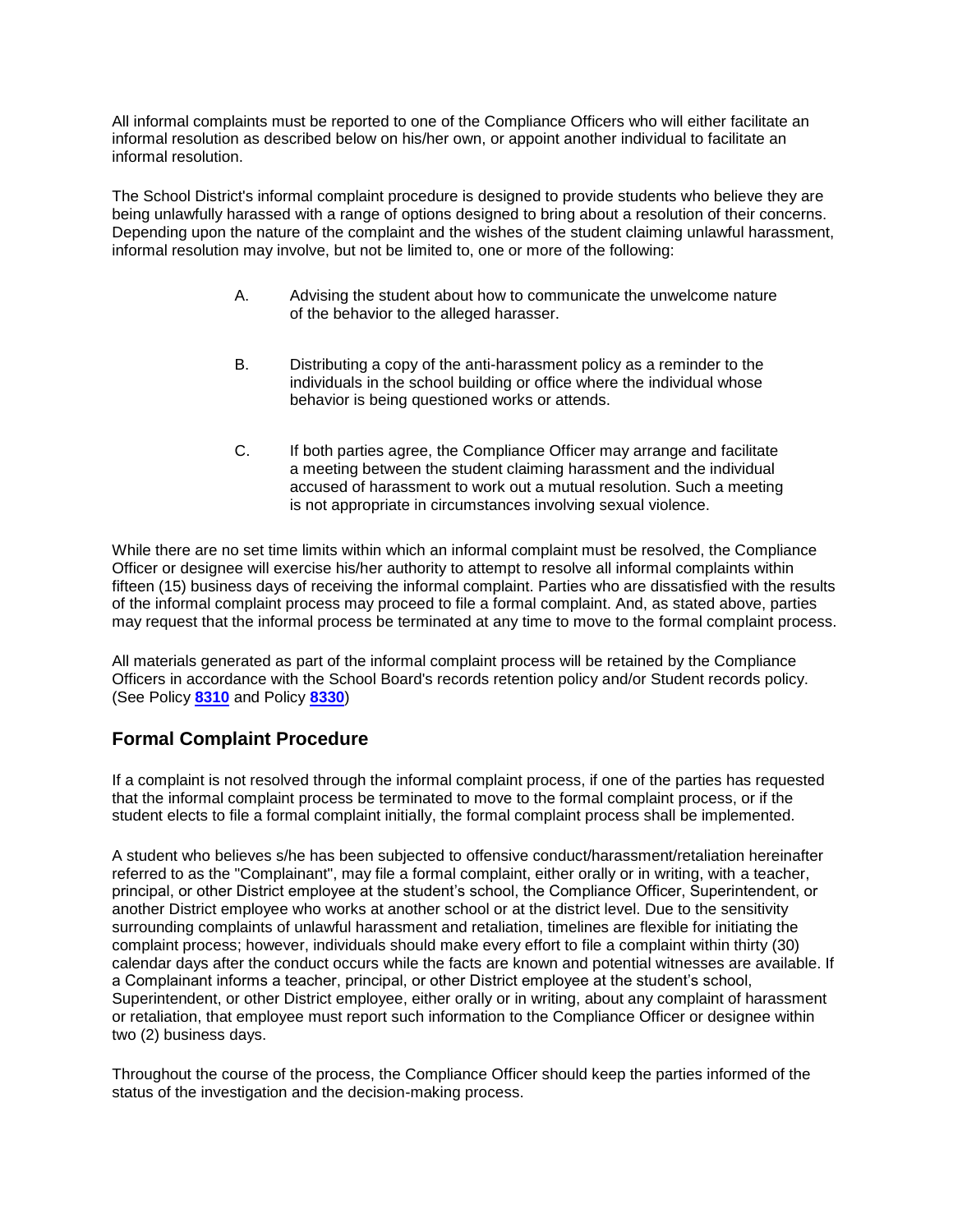All formal complaints must include the following information to the extent it is available: the identity of the individual believed to have engaged in, or be engaging in, offensive conduct/harassment/retaliation; a detailed description of the facts upon which the complaint is based; a list of potential witnesses; and the resolution sought by the Complainant.

If the Complainant is unwilling or unable to provide a written statement including the information set forth above, the Compliance Officer shall ask for such details in an oral interview. Thereafter, the Compliance Officer will prepare a written summary of the oral interview, and the Complainant will be asked to verify the accuracy of the reported charge by signing the document.

Upon receiving a formal complaint, the Compliance Officer will consider whether any action should be taken in the investigatory phase to protect the Complainant from further harassment or retaliation, including, but not limited to, a change of work assignment or schedule for the Complainant and/or the alleged harasser. In making such a determination, the Compliance Officer should consult the Complainant to assess his/her agreement to the proposed action. If the Complainant is unwilling to consent to the proposed change, the Compliance Officer may still take whatever actions s/he deem appropriate in consultation with the Superintendent.

Within two (2) business days of receiving the complaint, the Compliance Officer or a designee will initiate a formal investigation to determine whether the Complainant has been subjected to offensive conduct/harassment/retaliation. A Principal will not conduct an investigation unless directed to do so by the Compliance Officer.

Simultaneously, the Compliance Officer will inform the individual alleged to have engaged in the harassing or retaliatory conduct, hereinafter referred to as the "Respondent", that a complaint has been received. The Respondent will be informed about the nature of the allegations and provided with a copy of any relevant administrative guidelines, including the Board's Anti-Harassment policy. The Respondent must also be informed of the opportunity to submit a written response to the complaint within five (5) business days.

Although certain cases may require additional time, the Compliance Officer or a designee will attempt to complete an investigation into the allegations of harassment/retaliation within fifteen (15) business days of receiving the formal complaint. The investigation will include:

- A. interviews with the Complainant;
- B. interviews with the Respondent;
- C. interviews with any other witnesses who may reasonably be expected to have any information relevant to the allegations;
- D. consideration of any documentation or other information presented by the Complainant, Respondent, or any other witness that is reasonably believed to be relevant to the allegations.

At the conclusion of the investigation, the Compliance Officer or the designee shall prepare and deliver a written report to the Superintendent that summarizes the evidence gathered during the investigation and provides recommendations based on the evidence and the definition of unlawful harassment as provided in Board policy and State and Federal law as to whether the Complainant has been subjected to unlawful harassment. The Compliance Officer's recommendations must be based upon the totality of the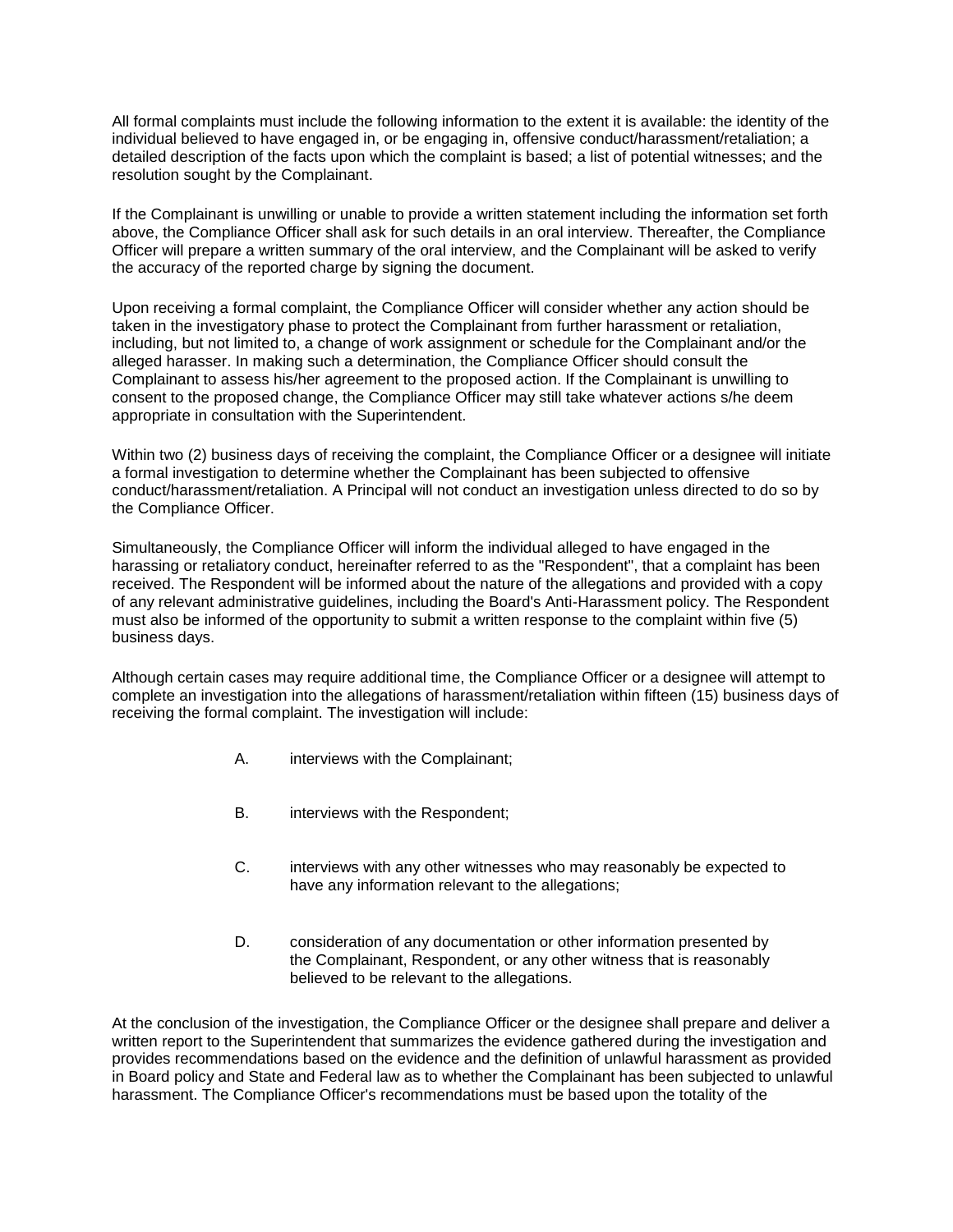circumstances, including the ages and maturity levels of those involved. In determining if discriminatory harassment or retaliation occurred, a preponderance of evidence standard will be used.

Absent extenuating circumstances, within ten (10) school days of receiving the report of the Compliance Officer or the designee, the Superintendent must either issue a final decision regarding whether the complaint of harassment has been substantiated or request further investigation. A copy of the Superintendent's final decision will be delivered to both the Complainant and the Respondent.

If the Superintendent requests additional investigation, the Superintendent must specify the additional information that is to be gathered, and such additional investigation must be completed within ten (10) school days. At the conclusion of the additional investigation, the Superintendent shall issue a final written decision as described above.

A Complainant or Respondent who is dissatisfied with the final decision of the Superintendent may appeal through a signed written statement to the Board within five (5) business days of his/her receipt of the Superintendent's final decision.

In an attempt to resolve the complaint, the Board shall meet with the concerned parties and their representatives within twenty (20) business days of the receipt of such an appeal. A copy of the Board's disposition of the appeal shall be sent to each concerned party within ten (10) business days of this meeting. The decision of the Board will be final.

The Board reserves the right to investigate and resolve a complaint or report of unlawful harassment/retaliation regardless of whether the student alleging the unlawful harassment/retaliation pursues the complaint. The Board also reserves the right to have the formal complaint investigation conducted by an external person in accordance with this policy or in such other manner as deemed appropriate by the Board or its designee.

### **Privacy/Confidentiality**

The School District will employ all reasonable efforts to protect the rights of the complainant, the individual(s) against whom the complaint is filed, and the witnesses as much as possible, consistent with the Board's legal obligations to investigate, to take appropriate action, and to conform with any discovery or disclosure obligations. All records generated under the terms of this policy and its related administrative guidelines shall be maintained as confidential to the extent permitted by law. Confidentiality, however, cannot be guaranteed. All Complainants proceeding through the formal investigation process will be advised that their identities may be disclosed to the Respondent.

During the course of a formal investigation, the Compliance Officer or his/her designee will instruct all members of the School District community and third parties who are interviewed about the importance of maintaining confidentiality. Any individual who is interviewed as part of a harassment investigation is expected not to disclose any information that s/he learns or that s/he provides during the course of the investigation.

All records created as a part of an investigation of a complaint of harassment will be maintained by the Compliance Officer in accordance with the Board's records retention policy. Any records that are considered student education records in accordance with the Family Educational Rights and Privacy Act or under Michigan's student records law will be maintained in a manner consistent with the provisions of the Federal and State law.

#### **Sanctions and Monitoring**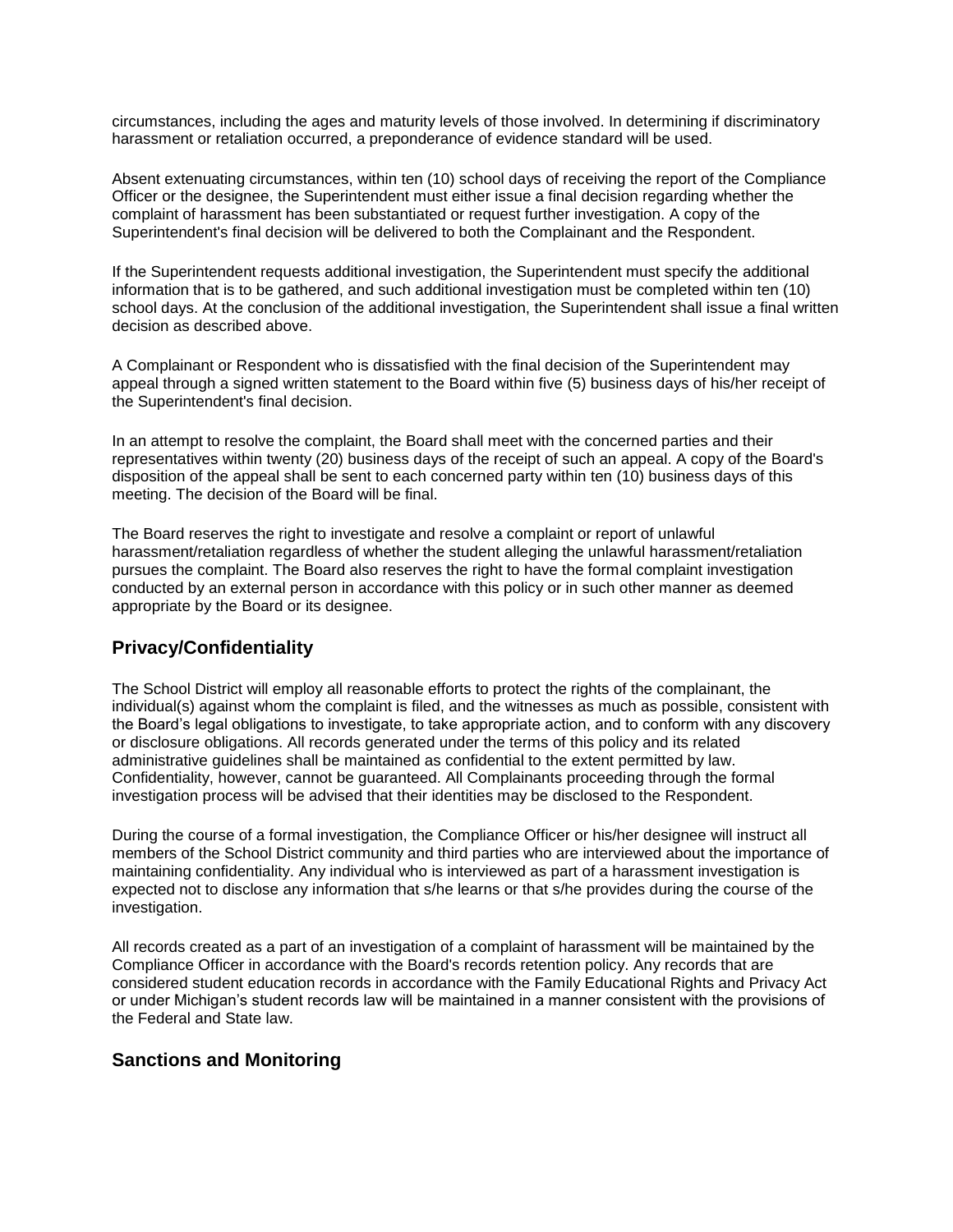The Board shall vigorously enforce its prohibitions against unlawful harassment by taking appropriate action reasonably calculated to stop the harassment and prevent further such harassment. While observing the principles of due process, a violation of this policy may result in disciplinary action up to and including the discharge of an employee or the suspension/expulsion of a student. All disciplinary action will be taken in accordance with applicable State law and the terms of the relevant collective bargaining agreement(s). When imposing discipline, the Superintendent shall consider the totality of the circumstances involved in the matter, including the ages and maturity levels of those involved. In those cases where unlawful harassment is not substantiated, the Board may consider whether the alleged conduct nevertheless warrants discipline in accordance with other Board policies, consistent with the terms of the relevant collective bargaining agreement(s).

Where the Board becomes aware that a prior remedial action has been taken against a member of the School District community, all subsequent sanctions imposed by the Board and/or Superintendent shall be reasonably calculated to end such conduct, prevent its reoccurrence, and remedy its effects.

#### **Retaliation**

Any act of retaliation against a person who has made a report or filed a complaint alleging unlawful harassment, or who has participated as a witness in a harassment investigation is prohibited.

### **Allegations Constituting Criminal Conduct: Child Abuse/Sexual Misconduct**

State law requires any school teacher or school employee who knows or suspects that a child with a disability under the age of twenty-one (21) or that a child under the age of eighteen (18) has suffered or faces a threat of suffering a physical or mental wound, disability or condition of a nature that reasonably indicates abuse or neglect of a child to immediately report that knowledge or suspicion to the county children's services agency. If, during the course of a harassment investigation, the Compliance Officer or a designee has reason to believe or suspect that the alleged conduct reasonably indicates abuse or neglect of the Complainant, a report of such knowledge must be made in accordance with State law and Board Policy.

Any reports made to a county children's services agency or to local law enforcement shall not terminate the Compliance Officer or a designee's obligation and responsibility to continue to investigate a complaint of harassment. While the Compliance Officer or a designee may work cooperatively with outside agencies to conduct concurrent investigations, in no event shall the harassment investigation be inhibited by the involvement of outside agencies without good cause after consultation with the Superintendent.

### **Education and Training**

In support of this Anti-Harassment Policy, the Board promotes preventative educational measures to create greater awareness of unlawful discriminatory practices. The Superintendent or designee shall provide appropriate information to all members of the School District community related to the implementation of this policy and shall provide training for District students and staff where appropriate. All training, as well as information provided regarding the Board's policy and harassment in general, will be age and content appropriate.

Titles VI and VII of the Civil Rights Act of 1964, 42 U.S.C. 2000d et seq. 20 U.S.C. 1400 et seq., The Individuals with Disabilities Education Improvement Act of 2004 (IDEIA) 20 U.S.C. 1681 et seq. 29 U.S.C. 794, Rehabilitation Act of 1973, as amended 29 U.S.C. 6101, The Age Discrimination Act of 1975 42 U.S.C. 2000d et seq.